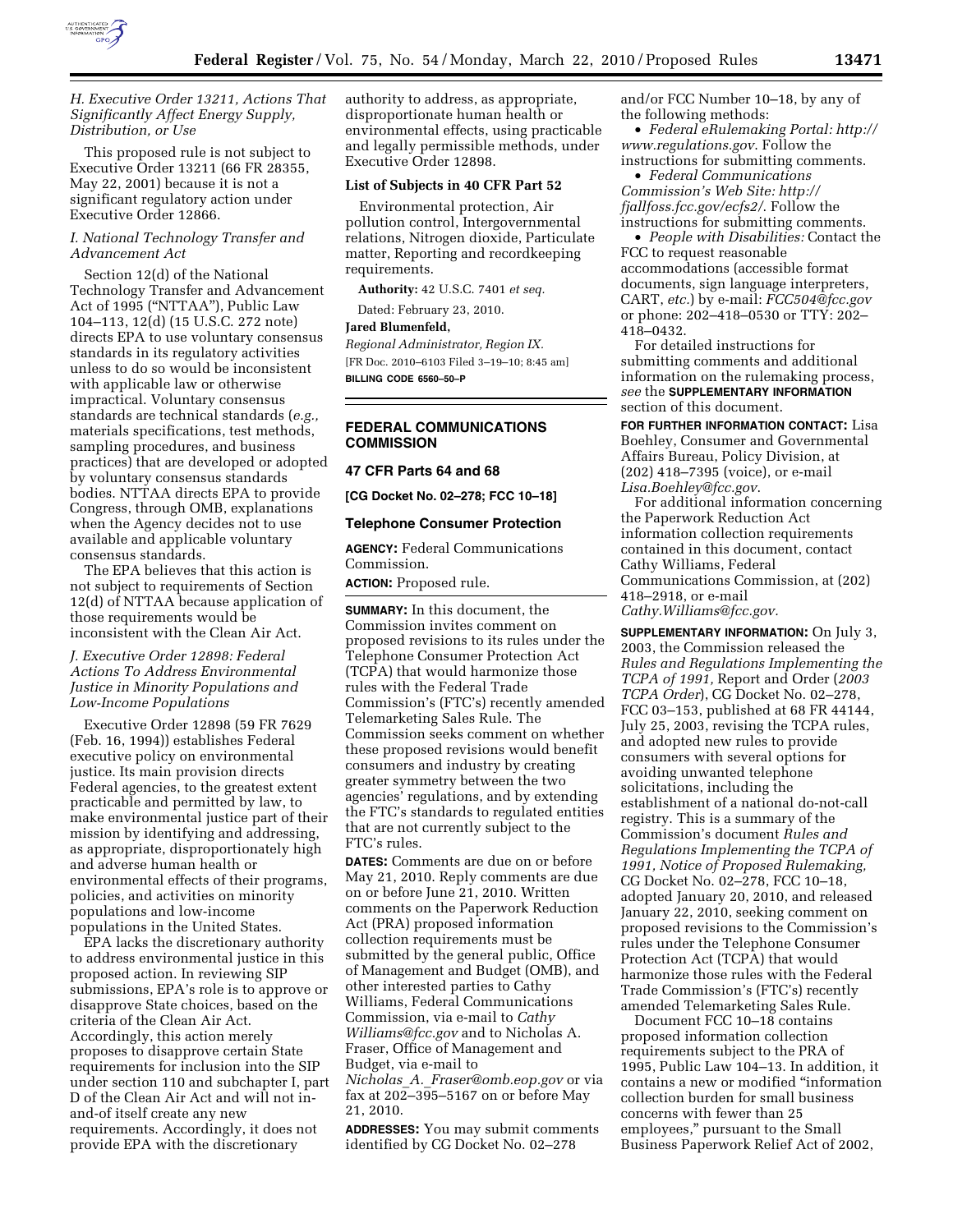Public Law 107–198, *see* 44 U.S.C. 3506  $(c)(4).$ 

Pursuant to §§ 1.415 and 1.419 of the Commission's rules, 47 CFR 1.415 and 1.419, interested parties may file comments and reply comments on or before the dates indicated on the first page of this document. Comments may be filed using: (1) the Commission's Electronic Comment Filing System (ECFS), (2) the Federal Government's eRulemaking Portal, or (3) by filing paper copies. *See Electronic Filing of Documents in Rulemaking Proceedings,*  63 FR 24121 (1998).

• *Electronic Filers:* Comments may be filed electronically using the Internet by accessing the ECFS: *http:// fjallfoss.fcc.gov/ecfs2/or* the Federal eRulemaking Portal: *http:// www.regulations.gov*.

• *Paper Filers:* Parties who choose to file by paper must file an original and four copies of each filing. If more than one docket or rulemaking number appears in the caption of this proceeding, filers must submit two additional copies for each additional docket or rulemaking number.

Filings can be sent by hand or messenger delivery, by commercial overnight courier, or by first-class or overnight U.S. Postal Service mail. All filings must be addressed to the Commission's Secretary, Office of the Secretary, Federal Communications Commission.

• All hand-delivered or messengerdelivered paper filings for the Commission's Secretary must be delivered to FCC Headquarters at 445 12th St., SW., Room TW–A325, Washington, DC 20554. All hand deliveries must be held together with rubber bands or fasteners. Any envelopes must be disposed of *before*  entering the building.

• Commercial overnight mail (other than U.S. Postal Service Express Mail and Priority Mail) must be sent to 9300 East Hampton Drive, Capitol Heights, MD 20743.

• U.S. Postal Service first-class, Express, and Priority mail must be addressed to 445 12th Street, SW., Washington DC 20554.

*People with Disabilities:* To request materials in accessible formats for people with disabilities (braille, large print, electronic files, audio format), send an e-mail to *fcc504@fcc.gov* or call the Consumer and Governmental Affairs Bureau at 202–418–0530 (voice), 202– 418–0432 (TTY).

Pursuant to § 1.1200 of the Commission's rules, 47 CFR 1.1200, this matter shall be treated as a ''permit-butdisclose'' proceeding in accordance with the Commission's *ex parte* rules.

Persons making oral *ex parte*  presentations are reminded that memoranda summarizing the presentations must contain summaries of the substances of the presentations and not merely a listing of the subjects discussed. More than a one or two sentence description of the views and arguments presented is generally required. *See* 47 CFR 1.1206(b). Other rules pertaining to oral and written *ex parte* presentations in permit-butdisclose proceedings are set forth in § 1.1206(b) of the Commission's rules, 47 CFR 1.1206(b).

A copy of document FCC 10–18 and any subsequently filed documents in this matter will be available during regular business hours at the FCC Reference Center, Portals II, 445 12th Street, SW., Room CY–A257, Washington, DC 20554, (202) 418–0270. Document FCC 10–18 and any subsequently filed documents in this matter may also be purchased from the Commission's duplicating contractor at their Web site, *http:// www.bcpiweb.com,* or call (800) 378– 3160. A copy of document FCC 10–18 and any subsequently filed documents in this matter may also be found by searching the Commission's Electronic Comment Filing System (ECFS) at *http://www.fcc.gov.cgb/ecfs* (insert CG Docket No. 02–278 into the Proceeding block).

To request materials in accessible formats for people with disabilities (braille, large print, electronic files, audio format), send an e-mail to *fcc504@fcc.gov* or call the Consumer and Governmental Affairs Bureau at (202) 418–0530 (voice), (202) 418–0432 (TTY). Document FCC 10–18 can also be downloaded in Word or Portable Document Format (PDF) at: *http:// www.fcc.gov/cgb/policy*.

## **Initial Paperwork Reduction Act of 1995 Analysis**

Document FCC 10–18 contains proposed information collection requirements. The Commission, as part of its continuing effort to reduce paperwork burden, invites the general public, OMB and other Federal agencies to take this opportunity to comment on the following information collection(s), as required by the Paperwork Reduction Act of 1995 (PRA), Public Law 104–13. Public and agency comments are due May 21, 2010. An agency may not conduct or sponsor a collection of information unless it displays a current valid control number. No person shall be subject to any penalty for failing to comply with a collection of information subject to the PRA that does not display a valid control number. Comments are

requested concerning: (a) Whether the proposed collection of information is necessary for the proper performance of the functions of the Commission, including whether the information shall have practical utility; (b) the accuracy of the Commission's burden estimate; (c) ways to enhance the quality, utility, and clarity of the information collected; and (d) ways to minimize the burden of the collection of information on the respondents, including the use of automated collection techniques or other forms of information technology.

In addition, pursuant to the Small Business Paperwork Relief Act of 2002, Public Law 107–198, *see* 44 U.S.C. 3506(c)(4), the Commission seeks specific comment on how the Commission might ''further reduce the information collection burden for small business concerns with fewer than 25 employees.''

*OMB Control Number:* 3060–0519. *Title:* Rules and Regulations Implementing the Telephone Consumer Protection Act of 1991, CG Docket No. 02–278.

*Form Number:* N/A.

*Type of Review:* Revision of a currently approved collection.

*Respondents:* Business or other forprofit entities; Not-for-profit institutions; and Individuals or households.

*Number of Respondents and Responses:* 49,397 respondents,

135,632,883 responses.

*Estimated Time per Response:* .004 hours (15 seconds) to 1 hour.

*Frequency of Responses:*  Recordkeeping requirement; Monthly, annual, and on occasion reporting requirements; Third party disclosure requirement.

*Obligation to Respond:* Required to obtain or retain benefits. The authorizing statute for this information collection is found in the Telephone Consumer Protection Act of 1991 (TCPA), Public Law 102–243, 105 Statute 2394 (1991), which added Section 227 of the Communications Act of 1934, [47 U.S.C. 227] Restrictions on the Use of Telephone Equipment.

*Total Annual Burden:* 650,906 hours. *Total Annual Cost:* \$4,590,000.

*Privacy Impact Assessment:* Yes. The Privacy Impact Assessment was completed on June 28, 2007. It may be reviewed at *http://www.fcc.gov/omd/ privacyact/* 

*privacy*\_*impact*\_*assessment.html*. The Commission is in the process of updating the PIA to incorporate various revisions to it as a result of revisions to the system of records notice (SORN).

*Nature and Extent of Confidentiality:*  Confidentiality is an issue to the extent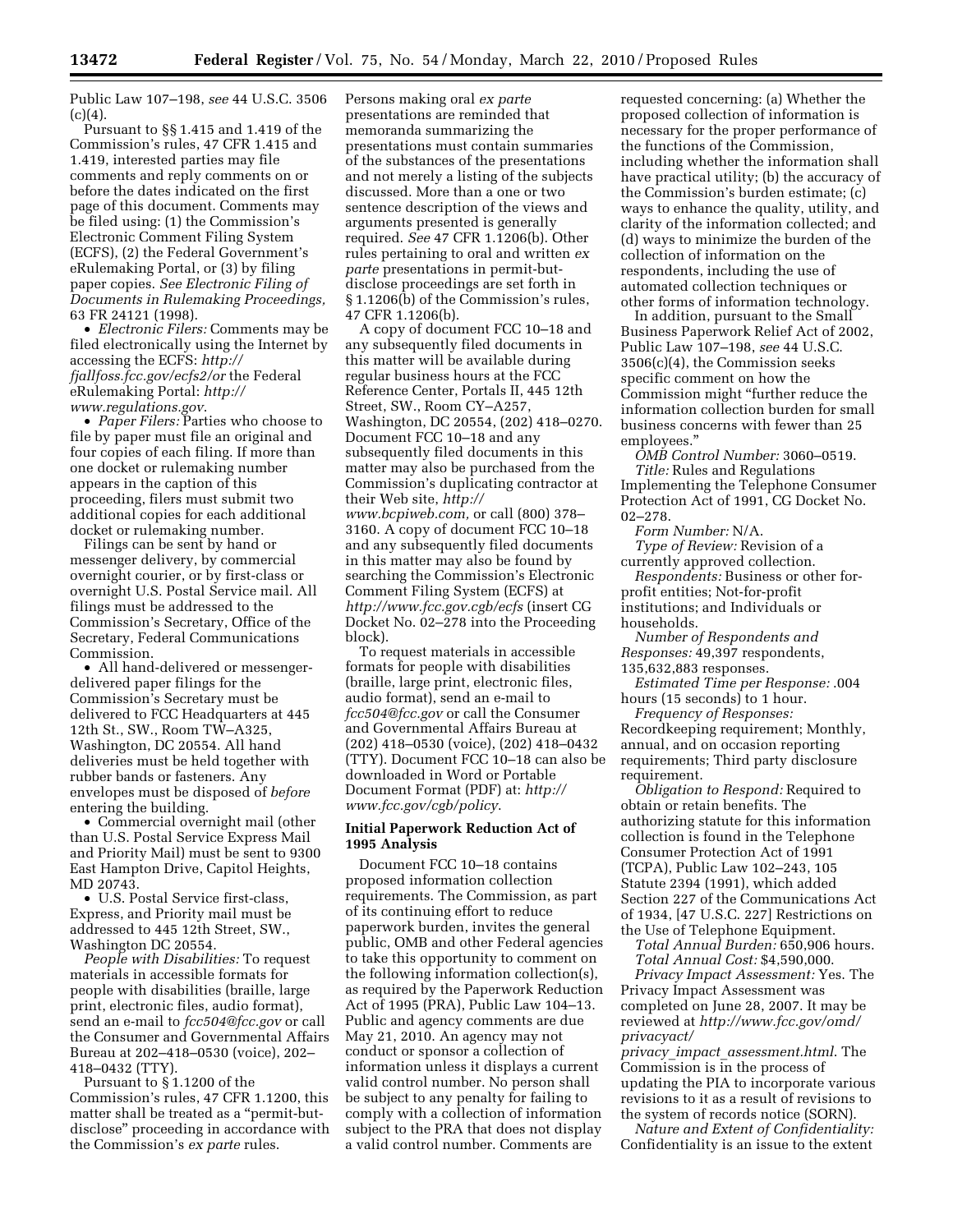that individuals and households provide personally identifiable information, which is covered by the FCC's SORN, FCC/CGB–1, ''Informal Complaints and Inquiries.'' As required by the Privacy Act, 5 U.S.C. 552a, the Commission also published SORN, FCC/CGB1, ''Informal Complaints and Inquiries,'' in the **Federal Register** on December 15, 2009 (74 FR 66356), which became effective on January 25, 2010. A system of records for the donot-call registry was created by the Federal Trade Commission (FTC) under the Privacy Act. The FTC published a notice in the **Federal Register**  describing the system. *See* 68 FR 37494, June 24, 2003.

*Needs and Uses:* On July 3, 2003, the Commission released the *Rules and Regulations Implementing the TCPA of 1991, Report and Order (2003 TCPA Order),* CG Docket No. 02–278, FCC 03– 153, published at 68 FR 44144, July 25, 2003, revising the TCPA rules, and adopted new rules to provide consumers with several options for avoiding unwanted telephone solicitations. These new rules established a national do-not-call registry, set a maximum rate on the number of abandoned calls, required telemarketers to transmit caller ID information, and modified the Commission's unsolicited facsimile advertising requirements. On January 22, 2010, the Commission released the *Rules and Regulations Implementing the TCPA of 1991, Notice of Proposed Rulemaking (NPRM), CG Docket No. 02– 278, FCC 10–18* seeking comment on proposed revisions to its rules under the Telephone Consumer Protection Act (TCPA) that would harmonize those rules with the Federal Trade Commission's (FTC's) recently amended Telemarketing Sales Rule. The Commission anticipates that proposed revisions to §§ 64.1200(a)(1) and 64.1200(a)(2) of the Commission's TCPA rules would contain new information collection requirements under the Paperwork Reduction Act of 1995. The proposed revisions would require sellers and telemarketers, when obtaining telephone subscribers' prior express consent to receive prerecorded telemarketing calls, to obtain such prior express consent *in writing* (including electronic methods of consent).

To view a copy of this information collection request (ICR) submitted to OMB: (1) Go to the Web page *http:// www.reginfo.gov/public/do/PRAMain,*  (2) look for the section of the Web page called "Currently Under Review," (3) click on the downward-pointing arrow in the ''Select Agency'' box below the ''Currently Under Review'' heading, (4)

select "Federal Communications Commission'' from the list of agencies presented in the ''Select Agency'' box, (5) click the ''Submit'' button to the right of the ''Select Agency'' box, (6) when the list of FCC ICRs currently under review appears, look for the title of this ICR (or its OMB control number, if there is one) and then click on the ICR Reference Number to view detailed information about this ICR.''

## **Synopsis**

#### **Discussion**

#### *A. Prerecorded Message Calls*

## Written Consent Requirement

1. *The FCC's TCPA Rules.* The TCPA prohibits the delivery of artificial or prerecorded voice messages to residential telephone lines, absent an emergency, without the "prior express" consent'' of the called party. Under the Commission's TCPA rules and orders, prior express consent of a residential telephone subscriber to receive a prerecorded telemarketing call (or live telephone solicitation) must be *in writing* if the subscriber's number is listed on the national do-not-call registry, but may be obtained *orally or in writing* if the subscriber's number is not listed on the registry. In explaining the basis for this distinction, the Commission has noted that a residential subscriber who places his or her number on the registry has indicated a desire, through the act of registering, not to receive unsolicited telemarketing calls and, as such, written consent evidences the subscriber's wish to be contacted by only particular sellers at a particular number. When written consent is required under the Commission's rules and orders (because the subscriber is listed on the national do-not-call registry), the seller or telemarketer must obtain a signed, written agreement between the subscriber and seller stating that the subscriber agrees to be contacted by that seller and including the telephone number to which the calls may be placed. The Commission has indicated that the term "signed" may include an electronic or digital form of signature, to the extent such form of signature is recognized as a valid signature under applicable Federal or State contract law.

2. With respect to a residential subscriber who has *not listed* his number on the national do-not-call registry, the Commission has declined to require written consent to deliver prerecorded messages to such a subscriber and noted that allowing oral consent in that context is consistent with statements in the legislative history suggesting that Congress did not believe written consent was needed with respect to calls placed to unregistered subscribers. Whether consent has been obtained orally or in writing, a seller or telemarketer placing a prerecorded telemarketing call must be prepared to provide "clear and convincing evidence" that it received prior express consent from the called party.

3. *The FTC's Telemarketing Sales Rule.* Under the Telemarketing Sales Rule, as amended, prior express consent to receive prerecorded telemarketing calls must be in writing. The written agreement must be signed by the consumer and must be sufficient to show that he or she: (1) Received ''clear and conspicuous disclosure'' of the consequences of providing the requested consent—*i.e.,* that the consumer will receive future calls that deliver prerecorded messages by or on behalf of a specific seller—and (2) having received this information, agrees unambiguously to receive such calls at a telephone number the consumer designates. In addition, the written agreement must be obtained ''without requiring, directly or indirectly, that the agreement be executed as a condition of purchasing any good or service.'' The FTC has determined that written agreements obtained in compliance with the E-SIGN Act will satisfy the requirements of its rule, such as, for example, agreements obtained via an e-mail or Web site form, telephone keypress, or voice recording. Finally, under the Telemarketing Sales Rule, the seller bears the burden of proving that a clear and conspicuous disclosure was provided, and that an unambiguous consent was obtained.

4. Consistent with Congress's directive in the Do Not Call Improvement Act of 2007 (DNCIA) to "maximize consistency" of the Commission's TCPA rules with the FTC's Telemarketing Sales Rule, the Commission seeks comment on whether it should revise §§ 64.1200(a)(1) and 64.1200(a)(2) of its rules to provide that, for all calls, prior express consent to receive prerecorded telemarketing messages must be obtained in writing. The Commission seeks comment on these proposed revisions and specific related issues in the discussion that follows.

5. As an initial matter, the Commission seeks comment on its authority to adopt a prior written consent requirement similar to the FTC's. Specifically, while the term "prior express consent" appears in both subsections  $227(b)(1)(A)$  and  $(b)(1)(B)$  of the Communications Act, the statute is silent regarding the precise form of such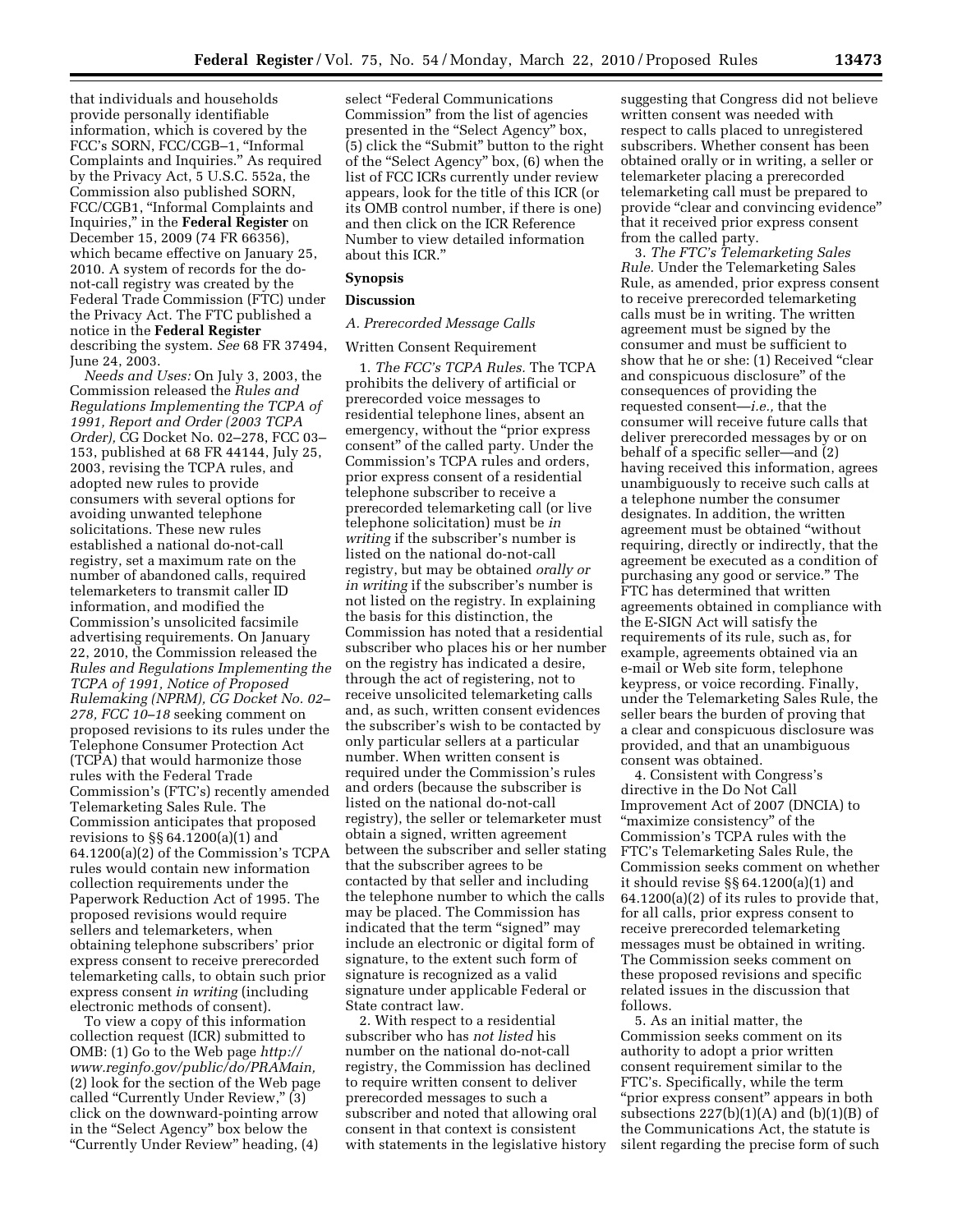consent (*i.e.,* oral or written). Certain statements in the legislative history, however, suggest that Congress may have contemplated that consent may be obtained orally *or* in writing.

6. Given that such a rule change would permit a telemarketer wishing to deliver prerecorded telemarketing messages to residential subscribers to obtain agreements from the subscribers by any electronic means authorized by the E-SIGN Act (including, for example, e-mail, Web form, telephone key press, or voice recording), the Commission seeks comment on whether Congressional concerns expressed nearly two decades ago regarding the potential burdens of a written consent requirement remain relevant today in light of the multitude of quick and cost effective options now available for obtaining written consent, other than via traditional pen and paper. The Commission also notes that section 227(b)(2)(B) of the Communications Act, in authorizing the Commission to adopt exemptions from the prerecorded message prohibition, states that it may do so ''subject to such conditions as the Commission may prescribe.'' This statement suggests that Congress intended the Commission to exercise discretion in establishing the parameters of any exemption from the prohibition on prerecorded messages. The Commission seeks comment on whether the discretion afforded it in this subsection extends to establishing a written consent requirement. The Commission also seeks comment on how best to reconcile the congressional objective to maximize consistency between the FTC's rule and the Commission's rule with the statements referenced above in the TCPA's legislative history reflecting the concern that written consent may prove unduly burdensome to telemarketers and to subscribers who wish to receive telephone solicitations. The Commission seeks comment on whether the convenience afforded by the E-SIGN Act addresses these concerns.

7. As noted above, when written consent is required under the Commission's current rules (because the called party's number is listed on the national do-not-call registry), the seller or telemarketer must obtain a signed, written agreement between the subscriber and seller stating that the subscriber agrees to be contacted by that seller and including the telephone number to which the calls may be placed. If the Commission were to adopt a written consent requirement for placing prerecorded telemarketing calls to unregistered subscribers, it seeks comment on whether it also should

adapt existing  $§ 64.1200(c)(2)(ii)$  of its rules (governing the content of written consent agreements) to apply specifically to prerecorded telemarketing calls, as the FTC has done in its Telemarketing Sales Rule. The Commission tentatively concludes that requiring a written agreement evidencing consent to receive prerecorded messages in particular, such as that required by the FTC, may help to ensure that consumers are adequately apprised of the specific nature of the consent that is being requested and, in particular, of the fact that they will receive prerecorded message calls as a consequence of their agreement.

8. Assuming the Commission has legal authority to adopt a written consent requirement, it seeks comment on whether it should adopt the same requirement both for calls governed by section 227(b)(1)(A) of the Communications Act (generally prohibiting automated or artificial or prerecorded message calls without prior express consent to emergency lines, health care facilities, and cellular services), and for calls governed by section 227(b)(1)(B) of the Communications Act (generally prohibiting prerecorded message calls without prior express consent to residential telephone lines). Because the two provisions include an identically worded exception for calls made with the ''prior express consent of the called party,'' the Commission tentatively concludes that any written consent requirement adopted should apply to both provisions. The Commission seeks comment on this tentative conclusion.

9. The Commission also seeks information concerning the extent to which, in the absence of written consent, residential subscribers have been targeted by unscrupulous senders of prerecorded messages who erroneously claim to have obtained the subscriber's oral consent. If, after reviewing the record, the Commission determines that it does not have legal authority to adopt a written consent requirement, it seeks comment on what, if any, additional steps should be required by senders who choose to obtain consent orally in order to verify that consent was, in fact, given.

10. As a policy matter, the Commission tentatively concludes that harmonizing its prior consent requirement with the FTC's may reduce the potential for industry and consumer confusion surrounding a telemarketer's obligations to the extent that similarly situated entities would no longer be subject to different requirements depending upon whether an entity is

subject to the FTC's rule or to the Commission's rule. It tentatively concludes that written consent also may enhance the Commission's enforcement efforts and serve to protect both consumers and industry from erroneous claims that consent was or was not given, to the extent that, unlike oral consent, the existence of a paper or electronic record may provide unambiguous proof of consent. The Commission seeks comment on these tentative conclusions.

11. The Commission notes that in light of the numerous options available today under the E-SIGN Act to obtain a written agreement, a telemarketer may be afforded flexibility to determine the form of "written" consent that is most appropriate, least burdensome, and most cost effective for that particular business (*e.g.,* e-mail, Web site form, telephone keypress, or voice recording). It seeks information and data on the specific compliance costs and burdens associated with various written consent options under the E-SIGN Act and on the extent to which sellers and telemarketers are already utilizing these methods for obtaining consumer consent, either pursuant to the FTC's amended Telemarketing Sales Rule or pursuant to Commission rules when a called party's number is listed on the national do-not-call registry. Finally, to the extent that the Commission currently requires sellers and telemarketers placing prerecorded telemarketing calls to be prepared to provide "clear and convincing evidence" of the receipt of prior express consent from the called party, even when consent has been obtained orally, it seeks comment on the extent to which Commission adoption of a written consent requirement would add to the compliance burden associated with this existing requirement.

Exemption for Prerecorded Telemarketing Calls to Established Business Relationship Customers

12. *The FCC's TCPA Rules.* The TCPA prohibits the use of artificial or prerecorded messages in telephone calls to residential (wireline) numbers without the prior express consent of the called party, but permits the Commission to exempt from this provision calls that are non-commercial and commercial calls that ''do not adversely affect the privacy rights of the called party'' and that do not transmit an ''unsolicited advertisement.'' The TCPA does not explicitly exempt from the prohibition on artificial and prerecorded message calls those from a party with whom the subscriber has an established business relationship. Nevertheless, in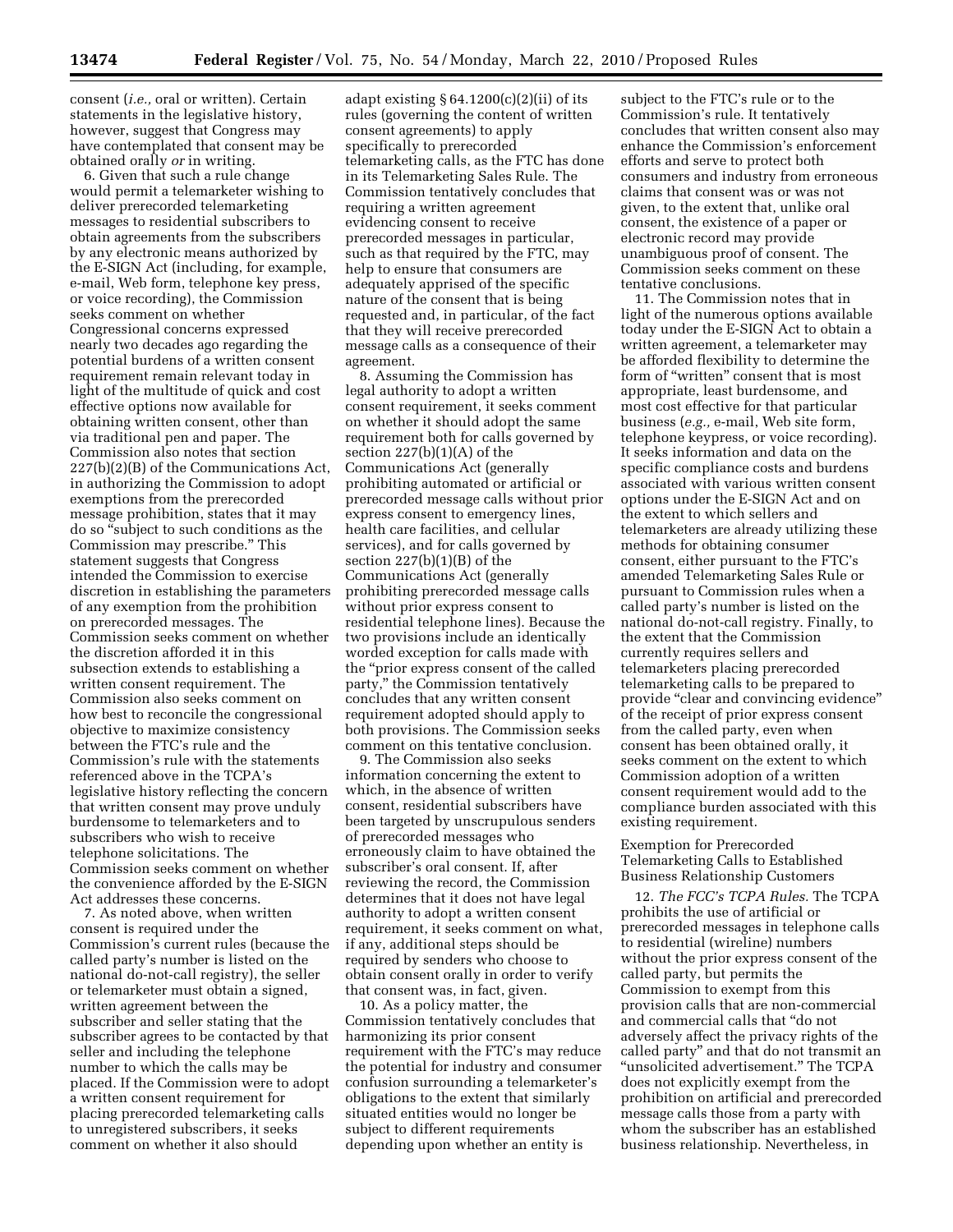1992, the Commission determined to create such an exemption, based on its authority under the TCPA to exempt commercial calls that ''do not adversely affect residential subscriber privacy interests.'' The Commission concluded, based upon ''the comments received and the legislative history,'' that a solicitation to someone with whom a prior business relationship exists does not adversely affect subscriber privacy interests. It further concluded that such a solicitation can be ''deemed to be invited or permitted'' by a subscriber in light of the business relationship. Finally, noting that the legislative history indicates that the TCPA "does" not intend to unduly interfere with ongoing business relationships,'' the Commission stated that ''requiring actual consent to prerecorded message calls where [established business] relationships exist could significantly impede communications between businesses and their customers.''

13. *The FTC's Telemarketing Sales Rule.* In 2004, the FTC published a notice of proposed rulemaking in which it proposed, at the request of a telemarketer, the creation of a safe harbor under the Telemarketing Sales Rule for prerecorded telemarketing calls to established business customers. Under the proposed safe harbor, prerecorded messages to consumers with whom a seller has an "established business relationship'' (as defined by the FTC's rules) would not violate the FTC's Telemarketing Sales Rule if, among other things, a keypress opt-out mechanism or other means were provided at the outset of the call for consumers to add their telephone number to the seller's company-specific do-not-call list.

14. In 2006, the FTC denied the proposed safe harbor request that would have permitted prerecorded telemarketing calls to established business customers based, in large measure, on the more than 13,000 consumer comments it had received opposing the proposal. According to the FTC, many consumers expressed the view that, in light of the ''intrusive and impersonal nature'' of prerecorded messages, neither a prior inquiry nor a purchase should be deemed to imply consumer consent to receive future prerecorded solicitations from a seller. The FTC noted that this reaction was contrary to prior consumer support among commenters for an exemption to allow *live* telemarketing calls to established business customers. In addition, the FTC denied the proposed safe harbor based on record evidence indicating, among other things, that: (1) the self interest of sellers in retaining

established customers could not be relied on to prevent abuse through excessive prerecorded message telemarketing, especially as new digital technologies, including Voice over Internet Protocol (VoIP), reduce the cost of transmitting prerecorded telemarketing messages by telephone; (2) prerecorded telemarketing messages impose potential costs, including risks to health and safety when an extended message ties up a line and prevents consumers from placing emergency calls, as well as burdens on consumers, including costs to store and retrieve prerecorded messages on home answering machines or voicemail services; and (3) various methods by which consumers may elect to opt out of future prerecorded message calls are often cumbersome to use or simply do not work. Based on this record, the FTC changed course and published a new proposed amendment to the Telemarketing Sales Rule to expressly prohibit all unsolicited prerecorded telemarketing calls without the consumer's prior written agreement, even with respect to prerecorded calls to established business relationship customers.

15. In 2008, the FTC amended the Telemarketing Sales Rule to make explicit that the existence of an established business relationship will *not* serve as authorization for placing *prerecorded* telemarketing calls. Thus, although an established business relationship will continue to serve as authorization for placing *live*  telemarketing calls to consumers under the FTC's Telemarketing Sales Rule, it no longer serves as authorization for placing prerecorded telemarketing calls. As amended, the FTC's Telemarketing Sales Rule prohibits prerecorded message calls *unless* the called party has given prior express written consent and the call complies with certain additional requirements in 16 CFR 310.4(b)(1)(v).

In light of the substantial record of public comments developed over the course of the FTC's four-year rulemaking opposing the creation of a safe harbor for prerecorded telemarketing calls to established business customers, and in view of Congress's mandate to maximize consistency between the Commission's rules and the FTC's Telemarketing Sales Rule, the Commission seeks comment on whether it should reconsider its 1992 determination that an established business relationship may be deemed to constitute express invitation or permission to receive unsolicited prerecorded telemarketing calls. The FTC's 2008 rule amendments make explicit that, absent a consumer's

express prior written agreement, sellers and telemarketers are prohibited from delivering a prerecorded telemarketing message, regardless of whether the call is made to a consumer who has an established business relationship with the seller. As a result, an ''established business relationship'' currently provides the necessary permission to deliver prerecorded telemarketing messages only for entities subject to the Commission's, but not the FTC's, jurisdiction (*e.g.,* banks, airlines, common carriers). Based on the foregoing, the Commission seeks comment on whether it should conform its rule to the FTC's Telemarketing Sales Rule by eliminating the established business relationship exemption from the general prohibition on prerecorded telemarketing calls to residential telephone lines.

16. As noted above, the Commission created the ''established business relationship'' exemption from the TCPA's ban on artificial or prerecorded messages based on its authority under the TCPA to exempt calls that ''do not adversely affect residential subscriber privacy interests.'' It reasoned that a subscriber's privacy interests are not adversely affected by the receipt of such prerecorded message calls because, in that instance, the solicitation can be ''*deemed to be invited or permitted*'' by the subscriber in light of the business relationship. In light of the strenuous opposition expressed by the thousands of consumers who filed comments in the FTC's rulemaking, the Commission seeks comment on the continued validity of this determination and whether prerecorded telemarketing calls (*i.e.,* sales calls) may reasonably be ''deemed invited or permitted'' by established business customers. In particular, the Commission seeks comment on whether its established business relationship exception remains supportable on the basis that artificial or prerecorded message calls to established customers do not adversely affect residential subscriber privacy interests and do not transmit an unsolicited advertisement.

17. In the 1992 rulemaking, the Commission also expressed the concern that ''requiring actual consent to prerecorded message calls where [established business] relationships exist *could significantly impede communications between businesses and their customers*'' and, as such, might be at odds with statements in the legislative history indicating Congress's desire not to "unduly interfere with ongoing business relationships.'' The Commission seeks comment on the extent to which authorization to receive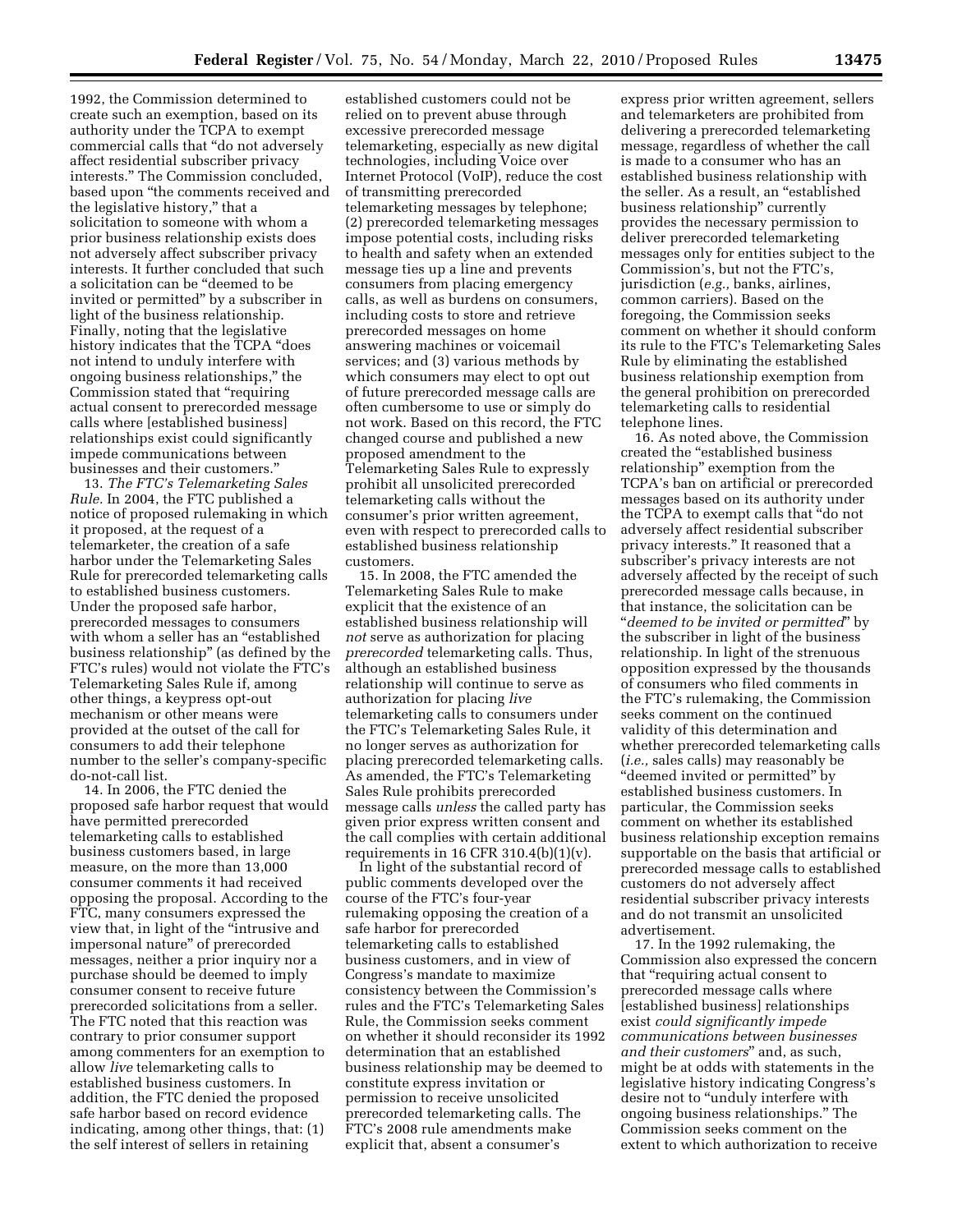prerecorded message calls based on prior written or oral consent (rather than on the basis of an established business relationship) would in fact ''unduly interfere with ongoing business relationships'' or ''impede communications'' between businesses and their customers. In particular, the Commission seeks comment on whether technological advances, such as the use of one or more methods available under the E–SIGN Act for establishing a consumer's prior express written consent to receive prerecorded telemarketing calls, have minimized the burden associated with obtaining the express consent of established business customers (*e.g.,* instructing an established customer during a live telephone solicitation to use a keypress feature to request future prerecorded message calls).

18. The Commission also seeks specific comment on the experiences of telemarketers that have conducted marketing campaigns on behalf of sellers that are subject to the FTC's recently amended Telemarketing Sales Rule in obtaining the requisite prior written consent from those businesses' established customers. Has the FTC's revised rule had the effect of impeding communications between businesses and their customers and, if so, in what ways? If the Commission were to retain the current exemption for established business customers, it seeks comment, particularly from individual consumers and consumer groups, regarding whether consumers would support the use of prerecorded telemarketing messages by sellers and telemarketers with established business customers if such messages provided an interactive opt-out mechanism that would provide a means to avoid future prerecorded messages from that seller.

19. Finally, the Commission tentatively concludes that conforming its rule governing prerecorded message calls to established business customers to the FTC's may reduce the potential for industry and consumer confusion surrounding a telemarketer's authority to place unsolicited prerecorded message calls to established customers to the extent that similarly situated entities would no longer be subject to different requirements depending upon whether an entity is subject to the FTC's rule or to the Commission's. The Commission seeks comment on this tentative conclusion.

Exemption for Health Care Related Calls Subject to HIPAA

20. *The FCC's TCPA Rules.* As previously noted, section 227 of the Communications Act allows the

Commission to create exemptions from the TCPA's ban on artificial or prerecorded messages to residential lines for calls that are non-commercial and for commercial calls that do not adversely affect the privacy rights of the called party and that do not transmit an unsolicited advertisement. The Commission's prerecorded message rules currently contain no specific exemption for healthcare-related prerecorded message calls that are subject to the Health Insurance Portability and Accountability Act of 1996 (HIPAA).

21. *The FTC's Telemarketing Sales Rule.* In its 2008 amendments to the Telemarketing Sales Rule, the FTC exempted from its prior written consent requirement healthcare-related prerecorded message calls that are subject to HIPAA. These prerecorded calls include, among others, flu shot and other immunization reminders, prescription refill reminders, health screening reminders; calls to obtain permission to contact doctors for renewal of medication or medical supply orders; calls to obtain documentation needed for billing health plans; calls by home health agencies to follow-up on patients for six months after discharge; calls monitoring patient compliance with prescribed medical therapies; and calls encouraging enrollment in disease management or treatment programs, and in migration from branded to generic drugs, and from retail to mail order pharmacies. The FTC noted commenters' fear that such calls may be subject to the Telemarketing Sales Rule to the extent that they can result in a payment or copay for medication, durable medical equipment, or medical services. An exemption is necessary, the FTC determined, because (among other things) the individuals most in need of these healthcare-related prerecorded messages (elderly or ill patients) might be unable or simply unlikely to take the steps necessary to provide their express written consent to receive them. To the extent that the communications between healthcare-related entities subject to HIPAA regulations and their customers already are subject to extensive Federal regulations, some of which directly address the making of telephone solicitations to patients, the FTC was persuaded that there would be little risk that the creation of an exemption for these calls would lead to abusive practices by these entities. Finally, citing evidence that prerecorded healthcare messages of the type described above are generally deemed more welcome and less intrusive by

consumers, the FTC determined that the creation of an exemption for this category of calls would not adversely affect consumer privacy rights.

22. On the basis of information presented in the record of the FTC's rulemaking proceeding on healthcarerelated prerecorded message calls made by, or on behalf of, a covered entity or its business associate, as those terms are defined in the HIPAA Privacy Rule, the Commission seeks comment on whether it likewise should exempt such calls from the general prohibition on prerecorded message calls to residential lines under the TCPA. If so, it seeks comment on the Commission's authority to exempt these calls either under section 227(b)(2)(B)(i) of the Communications Act (calls that are not made for a commercial purpose), or under section 227(b)(2)(B)(ii) of the Communications Act (commercial calls that do not adversely affect the privacy rights of the called party and that do not transmit an unsolicited advertisement). In addition, it notes that, with limited exception, HIPAA requires that a "covered entity" obtain an individual's written authorization before using protected health information (including the individual's name and telephone number) for marketing purposes. As a practical matter, this HIPAA restriction (in conjunction with other HIPAA provisions) would appear to preclude or limit the delivery of prerecorded telemarketing calls placed by a ''covered entity" or its "business associate" to individuals with whom the covered entity or business associate has no preexisting relationship (*i.e.*, "cold calling" of consumers). The Commission seeks comment on this aspect of the HIPAA requirements, on the relative frequency and volume of healthcare-related prerecorded telemarketing calls placed to individuals by entities that do not have a pre-existing relationship with the consumer, and on the extent to which consumers consider such calls intrusive or an invasion of privacy.

23. The Commission notes that when one of its TCPA rules differs substantively from the FTC's Telemarketing Sales Rule, it has been generally understood that the more restrictive requirement prevails and sets the standard applicable to all entities that are subject to the jurisdiction of both agencies. In this instance, although the FTC has adopted a more specific provision, the Commission's rule, by providing no exemption for healthcarerelated prerecorded message calls subject to HIPAA, is arguably more restrictive. Accordingly, the Commission seeks comment on the practical impact of this disparity on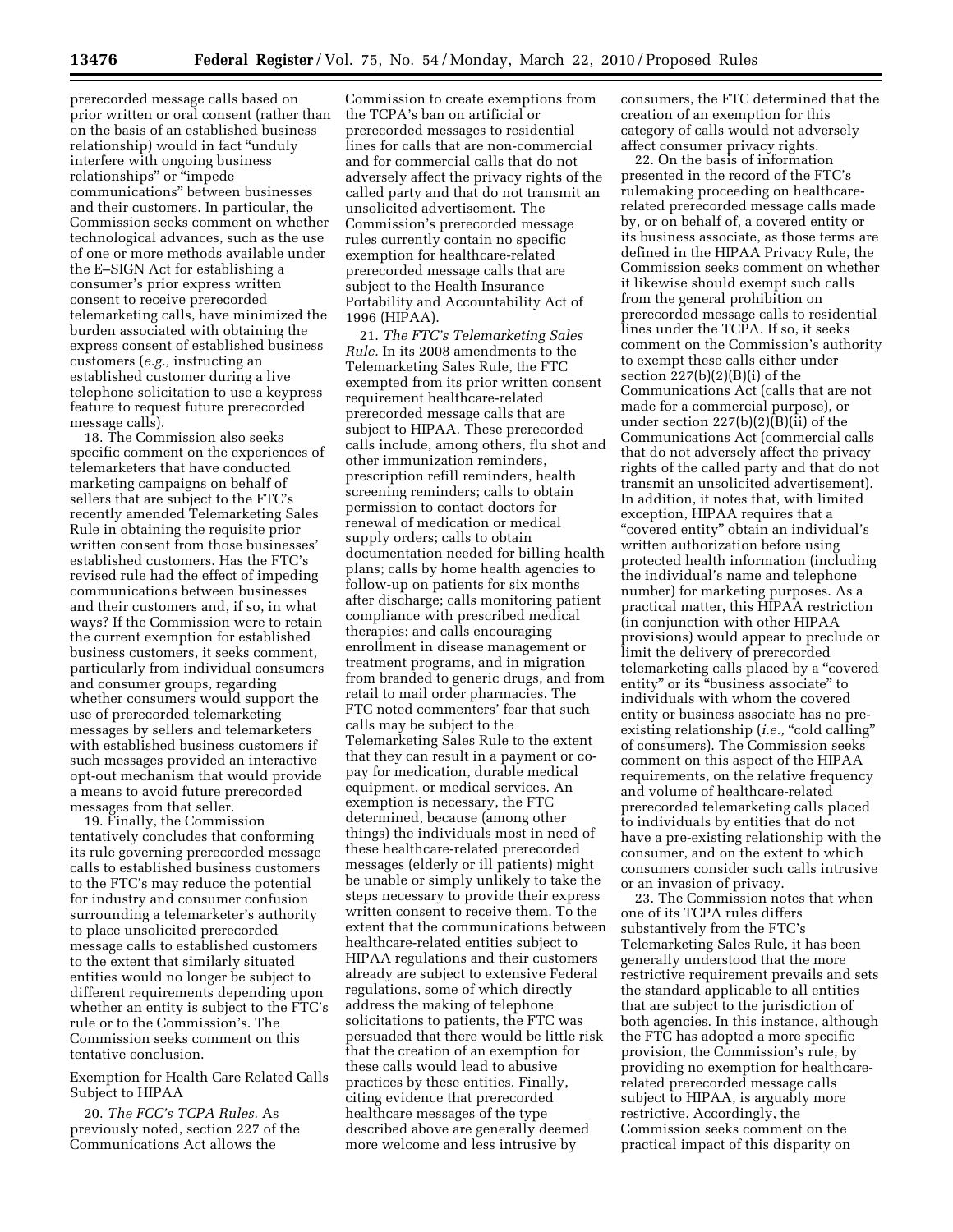regulated entities currently and if the Commission does not adopt a similar exemption in the future.

# Opt-Out Mechanism

24. *The FCC's TCPA Rules.* The TCPA directs the Commission to prescribe technical and procedural standards for systems that are used to transmit ''any'' artificial or prerecorded voice message via telephone. Under any Commissionadopted standards, the entity initiating a call must be identified at ''the beginning'' of a prerecorded message, and, "during or after the message," the telephone number or address of such entity must be provided. Such Commission-adopted standards also must require that a prerecorded message call ''automatically release the called party's line within 5 seconds of the time notification is transmitted to the system that the called party has hung up, to allow the called party's line to be used to make or receive other calls.'' Consistent with the TCPA's technical and procedural standards provision, the Commission's rules require that, *at the beginning* of all artificial or prerecorded message calls, the message identify the entity responsible for initiating the call (including the legal name under which the entity is registered to operate), and *during or after the prerecorded message,*  provide *a telephone number* that consumers can call during regular business hours to make a companyspecific do-not-call request.

25. *The FTC's Telemarketing Sales Rule.* The FTC's Telemarketing Sales Rule, as amended in 2008, requires, with limited exception, that any prerecorded message call that could be answered by the consumer in person provide an automated interactive optout mechanism *that is announced* at the outset of the message and is available *throughout the duration of the call.* The opt-out mechanism, when invoked, must automatically add the consumer's number to the seller's do-not-call list and immediately disconnect the call. Where a call could be answered by an answering machine or voicemail service, the message must also include a toll-free number that enables the consumer to call back and connect directly to an automated opt-out mechanism.

26. There are several key differences between the Commission's and the FTC's rules with respect to their respective "opt-out" and related disclosure requirements. First, the FTC opt-out requirement specifies that, if there is any possibility that a call could be answered in person by a consumer, an automated interactive opt-out mechanism must be available

throughout the call. The provision permits either a voice or keypressactivated opt-out mechanism to be used, or both in combination. If there is any possibility that a prerecorded call could be answered by an answering machine or voicemail service, a toll-free number must be provided and disclosed promptly at the outset of the call. The toll-free number must connect directly to an automated interactive opt-out mechanism that is accessible at any time throughout the duration of the telemarketing campaign. The provision further requires that, once invoked, the interactive mechanism must automatically add the number called to the seller's entity-specific do-not-call list. In contrast, the Commission's analogous provision does not require an automated opt-out mechanism and, instead, simply requires a telephone number that consumers can call ''during regular business hours'' to make an entity-specific do-not-call request. Inasmuch as automated, interactive optout mechanisms are now widely available and, as discussed above, are now required of most sellers and telemarketers by virtue of the FTC's rule, the Commission seeks comment on whether it should conform its rule to the FTC's rule by requiring their use. Comments supporting this revision should address the Commission's authority to adopt this change, consistent with the ''technical and procedural standards'' provision of the TCPA, as codified in section 227(d)(3) of the Communications Act. In addition, given that section 227(d)(3) of the Communications Act prescribes technical standards for ''any'' artificial or prerecorded voice message via telephone, the Commission seeks comment on whether it may adopt additional disclosure and opt-out requirements mirroring the FTC's solely for artificial or prerecorded voice message calls that are for telemarketing purposes.

27. Second, whereas the FTC's Telemarketing Sales Rule requires that prerecorded message calls provide a disclosure at the outset of the message explaining how to opt out of future calls, the TCPA itself provides that, for opt-out purposes, the telephone number of the entity initiating a call can be disclosed ''during or after the message.'' Therefore, commenters supporting a requirement that the telephone number of the entity initiating the prerecorded message be disclosed at the outset of the message should address the Commission's legal authority to do so.

28. Third, although each agency's rule provides for prompt termination of the call after a consumer hangs up, the

Commission's standard is more specific (call must be released within 5 seconds of time notification is transmitted to system) than the FTC's (call must be released immediately). Again, in light of the specific statutory language pertaining to call termination, commenters supporting a change to the Commission's existing rules to require immediate release of a call once the consumer has hung up are asked to address the Commission's authority to adopt such a requirement.

29. Finally, the Commission notes that, in addition to exempting certain healthcare-related prerecorded message calls from its express written consent requirement, the FTC likewise exempted such calls from its automated opt-out requirement. Inasmuch as the TCPA technical standards codified in section 227(d)(3) of the Communications Act apply to "any" artificial or prerecorded messages, the Commission seeks comment on its authority to exempt any category of prerecorded message calls from the specific requirements of that section. If it adopts separate disclosure and opt-out requirements (mirroring the FTC's) specifically for prerecorded *telemarketing* calls, the Commission seeks comment on whether it may exempt the category of healthcarerelated prerecorded message calls identified in the FTC's rule from those separate requirements and, if so, whether it should provide such an exemption.

30. As a policy matter, the FTC's automated opt-out requirement appears to be more consumer friendly than the Commission's to the extent that it allows consumers to easily and immediately assert their opt-out rights, regardless of the time of day, and without having to wait to opt out until the next business day during regular business hours when an operator is available to record the opt-out request. The Commission therefore seeks comment on whether it should revise its opt-out requirements to make them more consistent with the FTC's, and, if so, how to do so in a manner that is consistent with the ''technical and procedural standards'' provision of the TCPA.

## *B. Abandoned Calls/Predictive Dialers*

31. *The FCC's TCPA Rules.* Under the Commission's rules, an outbound telephone call is deemed "abandoned" if a person answers the telephone and the caller does not connect the call to a sales representative within two seconds of the person's completed greeting. The Commission imposes restrictions on the percentage of live telemarketing calls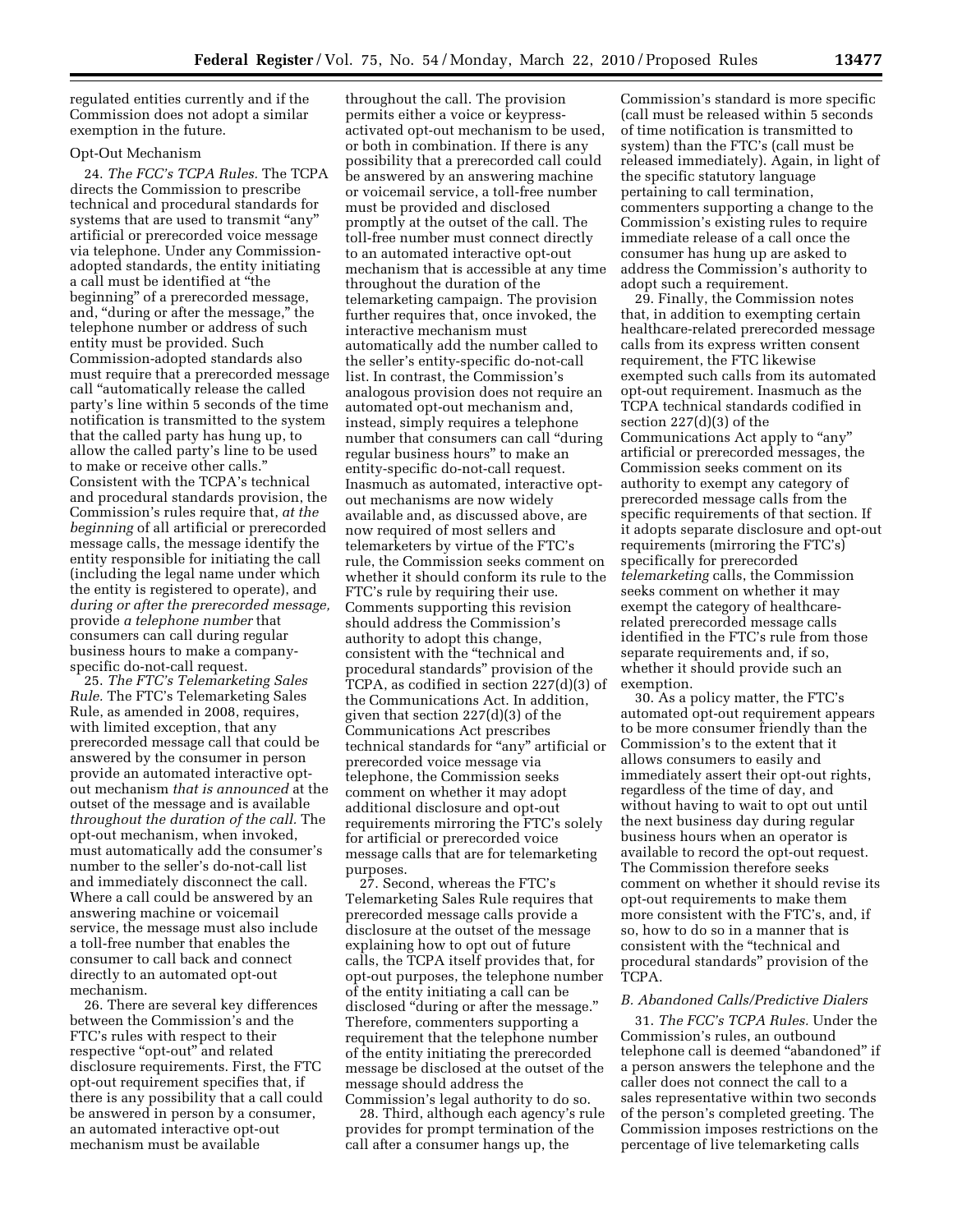that a telemarketer may drop or ''abandon'' as a result of the use of predictive dialers. Under the Commission's rules, a seller or telemarketer would not be liable for violating the restrictions on call abandonment if, among other things, it employs technology that ensures abandonment of no more than three percent of all calls answered by a person (rather than by an answering machine). The Commission's call abandonment rule measures the abandonment rate over a 30-day period, but contains no "per campaign" limitation.

32. *The FTC's Telemarketing Sales Rule.* Like the Commission's rule, an outbound telephone call is deemed ''abandoned'' under the FTC's Telemarketing Sales Rule if a person answers the telephone and the caller does not connect the call to a sales representative within two seconds of the person's completed greeting. A seller or telemarketer similarly is not liable for violating the prohibition on call abandonment if, among other things, the seller or telemarketer employs technology that ensures abandonment of no more than three percent of all calls answered by a person (rather than by an answering machine).

In its 2008 final rule amendments, the FTC revised the standard it uses for measuring the three percent (permissible) call abandonment rate. Whereas the FTC previously required that a telemarketer employ technology that ensures abandonment of no more than three percent of all calls answered by a person, *measured per day per calling campaign,* it revised the standard in 2008 to permit telemarketers to measure the abandonment rate over a *30-day period* for the duration of a *single calling campaign,* if less than 30 days, or separately over each successive 30-day period or portion thereof that the campaign continues. According to the FTC, the effect of this change, which had been requested by the telemarketers, was to allow telemarketers to conduct smaller telemarketing campaigns, such as in test markets, in a more cost effective manner. At the same time, the FTC considered, but rejected, a separate request to eliminate the ''per campaign'' limitation contained in its rule, which would have allowed call abandonment rates to be averaged across multiple telemarketing campaigns. The FTC reasoned that the absence of a ''per campaign'' limitation in its rule might encourage telemarketers ''to target lessvalued customers with a disproportionate share of abandoned calls.'

33. The Commission's current rule measures the three percent (permissible) call abandonment rate over a 30-day period but, because it imposes no ''per campaign'' limitation, it effectively allows the averaging of call abandonment rates across multiple telemarketing campaigns during any single 30-day period. As noted above, the FTC's rulemaking proceeding highlighted concerns that this approach might allow a telemarketer to compute a single call abandonment rate for all campaigns that it conducts during a 30 day period and, in so doing, to allocate a greater percentage of abandoned calls to a less desirable marketing campaign (*e.g.,* a campaign directed at lower income individuals) while allocating a smaller percentage to a more desirable campaign (*e.g.,* a campaign directed at upper income individuals). The Commission seeks comment on the prevalence of such practices among those sellers or telemarketers that are subject to its (but not the FTC's) telemarketing rules and on the practical impact of the two agencies' currently differing standards. In addition, the Commission seeks comment on whether it should revise the standard by which it measures the three percent call abandonment rate to include a ''per campaign limitation'' in order to eliminate any potential incentive for telemarketers to engage in such practices and to make the Commission's standard more consistent with the FTC's. Finally, it notes that the FTC has clarified that the term "campaign" refers to ''the offer of the same good or service for the same seller.'' If the Commission adopts a ''per campaign limitation,'' as proposed, it seeks comment on whether it also should adopt the FTC's definition of the term "campaign."

#### *C. Implementation Issues*

34. In order to reduce initial compliance costs and burdens, the FTC deferred the effective date of the requirement that prerecorded message calls provide an automated interactive opt-out mechanism for three months, and the express written agreement requirement for twelve months. If the Commission adopts an express written consent requirement and/or an automated interactive opt-out mechanism such as those adopted by the FTC, it seeks comment on whether it also should adopt similar implementation periods to ensure that companies have adequate time to prepare to comply. If the Commission adopts these or similar requirements, it seeks comment on whether to allow sellers and telemarketers, as did the FTC, to continue placing prerecorded

telemarketing calls to consumers with whom the seller has an established business relationship for the duration of the implementation period for the express written consent requirement. Finally, it seeks comment on an appropriate implementation period for the proposed change to the Commission's call abandonment rules.

#### **Initial Regulatory Flexibility Analysis**

35. As required by the Regulatory Flexibility Act of 1980, as amended, (RFA), the Commission has prepared this Initial Regulatory Flexibility Analysis (IRFA) of the possible significant economic impact on a substantial number of small entities by the policies and rules proposed in document FCC 10–18. Written public comments are requested on this IRFA. Comments must be identified as responses to the IRFA and must be filed by the deadlines for comments on document FCC 10–18 provided on the first page of this document. The Commission will send a copy of document FCC 10–18, including this IRFA, to the Chief Counsel for Advocacy of the Small Business Administration.

#### *Need for, and Objectives of, the Proposed Rules*

36. In document FCC 10–18, the Commission seeks comment on proposed revisions to its rules under the TCPA pertaining to prerecorded telemarketing calls and certain other telemarketing practices. Document FCC 10–18 proposes to amend the Commission's TCPA rules in four areas. The first proposed amendment would conform the Commission's rules to the FTC's Telemarketing Sales Rule by prohibiting the use of prerecorded messages in telemarketing sales calls unless the seller or telemarketer has obtained the consumer's prior express consent, in writing, to receive such messages and irrespective of any established business relationship between the caller and the called party. The Commission also proposes to allow sellers or telemarketers to obtain such consent using any medium or format permitted by the E–SIGN Act. The Commission's objective in proposing to harmonize its prior consent requirement with the FTC's by adopting a written consent requirement is to reduce the potential for industry and consumer confusion surrounding telemarketers' obligations to the extent that similarly situated entities would no longer be subject to different requirements depending upon whether an entity is subject to the FTC's rule or to the Commission's rule. The Commission also believes that written consent may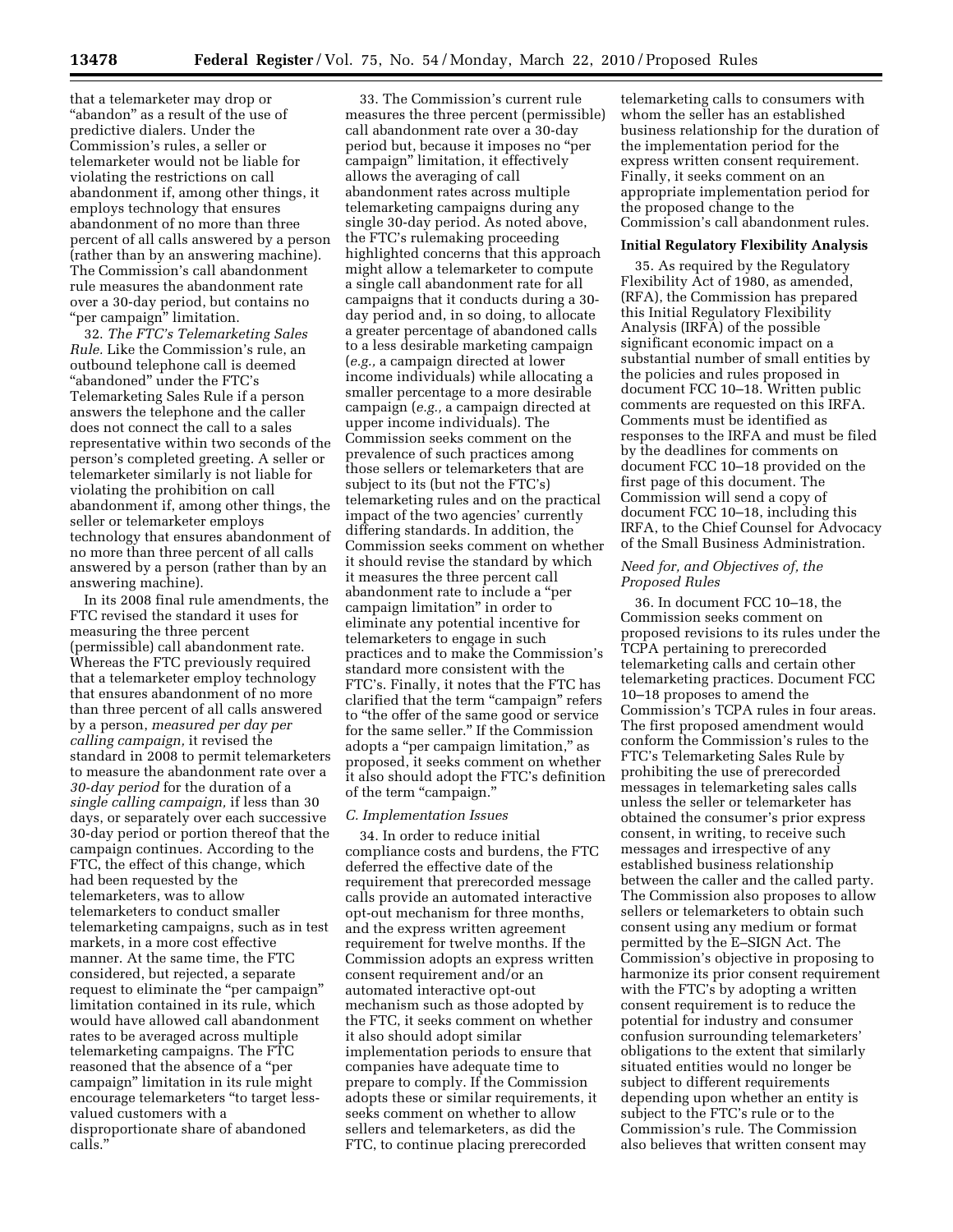enhance its enforcement efforts and serve to protect both consumers and industry from erroneous claims that consent was or was not given, to the extent that, unlike oral consent, the existence of a paper or electronic record may provide unambiguous proof of consent.

37. The second proposed amendment would conform the Commission's rules to the FTC's Telemarketing Sales Rule by exempting certain healthcare-related calls from the general prohibition on prerecorded telemarketing calls to residential telephone lines. The Commission proposes to exempt such calls based on the FTC's findings that: (1) The individuals most in need of these healthcare-related prerecorded messages (elderly or ill patients) might be unable or unlikely to take the steps necessary to provide their express written consent to receive them; (2) communications between healthcarerelated entities subject to HIPAA regulations and their customers already are subject to extensive regulations at the Federal level, including regulations directly addressing the making of telephone solicitations to patients, such that it would be unlikely that the creation of an exemption for these calls would lead to abusive practices; and (3) prerecorded healthcare messages of the type described in document FCC 10–18 are generally deemed more welcome and less intrusive by consumers and, as such, the creation of an exemption for this category of calls would not adversely affect consumer privacy rights. Thus, the Commission's objective in proposing the creation of this exemption is to avoid imposing duplicative regulations in an area that is already extensively regulated at the Federal level and that, as a result, does not appear to give rise to the same privacy and other concerns as other types of calls.

38. The third proposed amendment would conform the Commission's rules to the FTC's Telemarketing Sales Rule by requiring that prerecorded telemarketing calls delivered to residential subscribers include an automated, interactive mechanism by which a consumer may "opt out" of receiving future prerecorded messages from the seller or telemarketer. The Commission's objective in proposing this requirement is to make the opt-out process more consumer friendly by allowing consumers to easily and immediately assert their opt-out rights, regardless of the time of day, and without having to wait to opt out until the next business day during regular business hours when an operator is available to record the opt-out request.

39. The Commission also believes that the use of an automated mechanism, as described above, may enhance the efficiency of companies' outbound telemarketing campaigns. To the extent that the FTC's Telemarketing Sales Rule, as recently amended, imposes different requirements on sellers and telemarketers in these three areas than analogous rules adopted by the Commission, the Commission seeks comment on whether it should attempt to harmonize its TCPA requirements with those of the FTC. In proposing to conform its prerecorded message rules to the Telemarketing Sales Rule in the identified areas, the Commission also identified two overarching objectives: (1) To further empower residential telephone subscribers to avoid unwanted telemarketing messages; and (2) to advance Congress's directive to maximize consistency between the Commission's TCPA rules and the FTC's Telemarketing Sales Rule. The Commission therefore seeks comment on whether these proposed revisions would benefit consumers and industry by creating greater symmetry between the two agencies' regulations and on the extent to which they would enhance the ability of residential telephone subscribers to avoid unwanted telemarketing messages.

40. The final proposed amendment would conform the Commission's rules to the FTC's Telemarketing Sales Rule by adopting a ''per campaign'' standard for measuring the "call abandonment rate." As noted above, the "call abandonment rate'' refers to the percentage of live telemarketing calls that a telemarketer drops or ''abandons'' as a result of the use of predictive dialers. The Commission proposes to adopt a ''per campaign'' limitation based on the concern raised in the FTC's rulemaking proceeding that telemarketers would be more likely to target less-valued customers with a disproportionate share of abandoned calls in the absence of such a limitation. Because the absence of a ''per campaign'' limitation may leave consumers to rely on the industry's good faith that it will not engage in such practices, despite obvious economic incentives to do otherwise, the Commission seeks comment on whether it should revise its current standard for measuring the three percent call abandonment rate by adopting this proposed limitation.

#### *Legal Basis*

41. The legal basis for any action that may be taken pursuant to document FCC 10–18 is contained in sections 1–4, 227, and 303(r) of the Communications Act of 1934, as

amended; the Telephone Consumer Protection Act of 1991, Public Law 102– 243, 105 Statute 2394; and the Do-Not-Call Implementation Act, Public Law 108–10, 117 Statute 557.

## *Description and Estimate of the Number of Small Entities to Which the Proposed Rules Will Apply*

42. The RFA directs agencies to provide a description of, and where feasible, an estimate of the number of small entities that will be affected by the proposed rules, if adopted. The RFA generally defines the term ''small entity'' as having the same meaning as the terms ''small business,'' ''small organization,'' and ''small governmental jurisdiction.'' In addition, the term "small business" has the same meaning as the term "small" business concern'' under the Small Business Act. Under the Small Business Act, a ''small business concern'' is one that: (1) Is independently owned and operated; (2) is not dominant in its field of operation; and (3) meets any additional criteria established by the Small Business Administration (SBA).

43. In general, the Commission's rules on telephone solicitation and on the use of autodialers, or artificial or prerecorded messages apply to a wide range of entities. The proposed rules, in particular, would apply (with certain exceptions) to all persons using prerecorded or artificial voice messages for telemarketing purposes. Therefore, the Commission expects that the proposals in this proceeding potentially could have a significant economic impact on a substantial number of small entities. Determining the precise number of small entities that would be subject to the requirements proposed in document FCC 10–18, however, is not readily feasible. Therefore, the Commission invites comment on such number and, after evaluating the comments, will examine further the effect of any rule changes on small entities in the Final Regulatory Flexibility Analysis. Below, the Commission has described some current data that are helpful in describing the number of small entities that might be affected by the proposed action, if adopted.

Nationwide, there are a total of approximately 29.6 million small businesses, according to the SBA. A ''small organization'' is generally ''any not-for-profit enterprise which is independently owned and operated and is not dominant in its field.'' Nationwide, as of 2002, there were approximately 1.6 million small organizations.

44. *Telemarketing Bureaus and Other Contact Centers.* According to the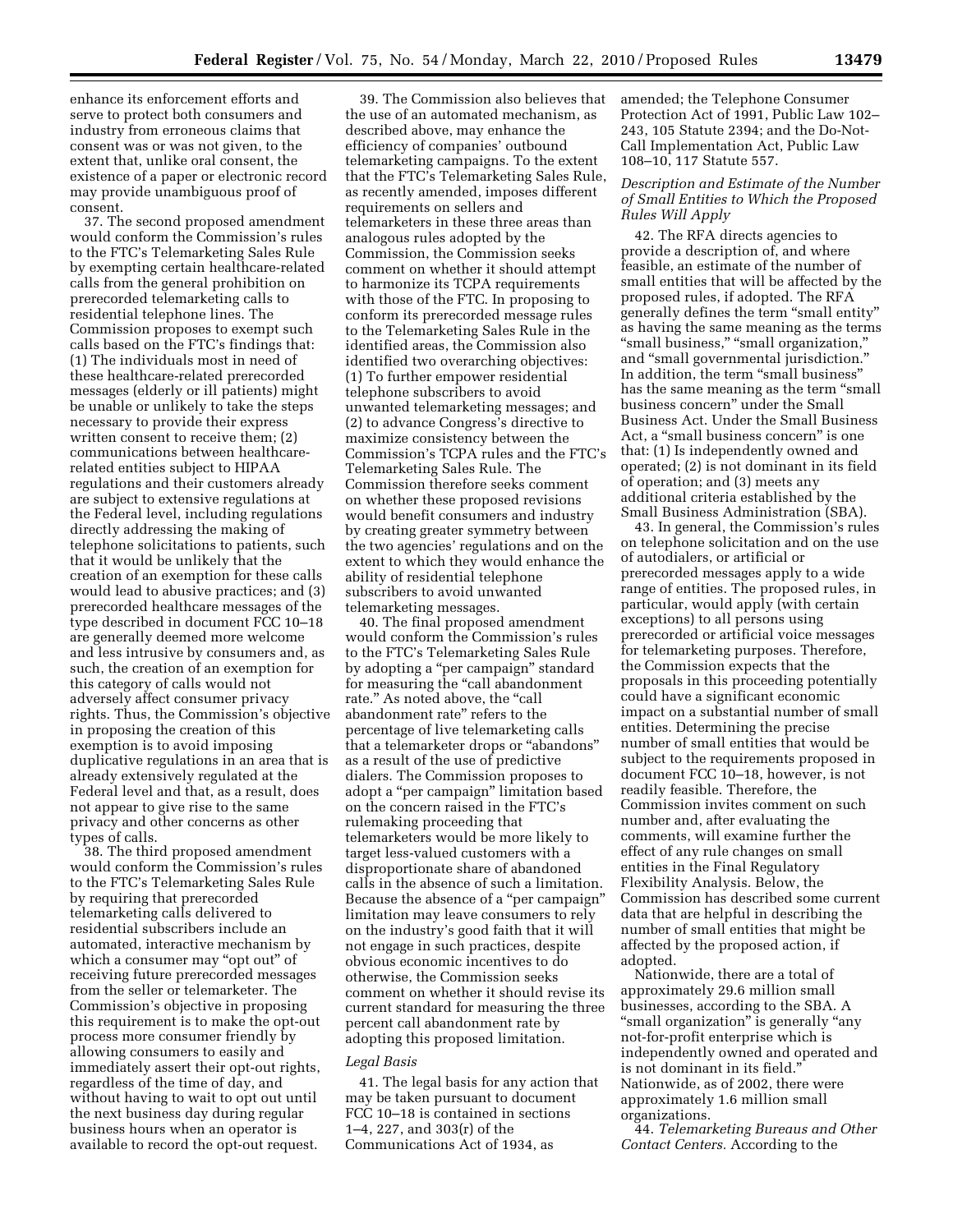Census Bureau, this economic census category ''comprises establishments primarily engaged in operating call centers that initiate or receive communications for others—via telephone, facsimile, e-mail, or other communication modes—for purposes such as (1) promoting clients' products or services, (2) taking orders for clients, (3) soliciting contributions for a client; and (4) providing information or assistance regarding a client's products or services.'' The SBA has developed a small business size standard for this category, which is: all such entities having \$7 million or less in annual receipts. According to Census Bureau data for 2002, there were 1,876 firms in this category that operated for the entire year. Of this total, 1,610 firms had annual sales of under \$5 million, and an additional 129 had sales of \$5 million to \$9,999,999. Thus, the majority of firms in this category can be considered small.

## *Description of Projected Reporting, Recordkeeping, and Other Compliance Requirements*

45. The express written consent requirement proposed in document FCC 10–18 may entail additional recordkeeping requirements for covered entities to the extent that they would be required to obtain and keep records of consumers' written consent to receive prerecorded message calls. As a practical matter, however, it appears that there would not be a significant change in this recordkeeping burden for at least two reasons.

46. First, because a seller or telemarketer placing a prerecorded telemarketing call must be prepared to provide, under the Commission's current requirements, "clear and convincing evidence'' that it received prior express consent from the called party, whether consent has been obtained orally or in writing, covered entities already are required to maintain records to demonstrate compliance with the existing express consent requirement. In addition, covered entities already maintain electronic or other records of the existence of an established business relationship in order to demonstrate compliance with current Commission requirements governing prerecorded message calls to established business relationship customers. In place of keeping records of "oral consent" or of "established business relationships'' as a precondition for placing prerecorded telemarketing calls, the proposed rule change would require covered entities to maintain records of consumers' express written agreement to receive

such calls. And because the Commission has proposed that these agreements may be obtained pursuant to the E–SIGN Act, minimal additional recordkeeping should be necessary. For these reasons, the proposed written consent requirement, as a practical matter, is unlikely to result in significant new reporting, recordkeeping or other compliance requirements for sellers and telemarketers, including small entities.

## *Steps Taken To Minimize Significant Economic Impact on Small Entities, and Significant Alternatives Considered*

47. The RFA requires an agency to describe any significant alternatives that it has considered in reaching its proposed approach, which may include the following four alternatives (among others): (1) The establishment of differing compliance or reporting requirements or timetables that take into account the resources available to small entities; (2) the clarification, consolidation, or simplification of compliance or reporting requirements under the rule for small entities; (3) the use of performance, rather than design, standards; and (4) an exemption from coverage of the rule, or any part thereof, for small entities.

By proposing to conform the Commission's TCPA rules to those of the FTC in the areas described in paragraphs two through six above, the actions proposed are consistent with the mandate of the DNCIA to "maximize" consistency'' of the Commission's TCPA rules with the FTC's Telemarketing Sales Rule.

48. One alternative to the proposed amendments would be to adopt no changes to the Commission's rules on prerecorded messages and call abandonment. Although the Commission considered the option of doing nothing for each of the proposed rules, this option was outweighed by the anticipated benefits of the proposed changes, including: (1) Reducing the potential for industry and consumer confusion surrounding a telemarketer's obligations to the extent that similarly situated entities would no longer be subject to different Federal requirements; (2) enhancing the Commission's enforcement efforts and protecting both consumers and industry from erroneous claims that consent was or was not given, to the extent that the written consent requirement may provide more verifiable proof of consent; (3) empowering consumers to determine which prerecorded commercial solicitations they will receive via their telephones and providing a convenient and consumer-

friendly method to "opt-out" of receiving those to which they object; and (4) ensuring that telemarketers do not calculate the three percent (permissible) call abandonment rate in a way that certain communities or populations are subject to a disproportionately greater number of dropped or abandoned calls.

49. In order to reduce initial compliance costs and burdens, the Commission proposes to defer the effective date of the proposed requirement that prerecorded calls provide an automated interactive optout mechanism for three months, and the proposed written agreement requirement for twelve months, to ensure that the industry will have adequate time to prepare to comply. Document FCC 10–18 proposes to allow sellers and telemarketers to continue placing prerecorded calls to consumers with whom the seller has an established business relationship during the pendency of the implementation period for the written agreement requirement. In addition, by proposing that written consent agreements be obtained pursuant to any method allowed under the E–SIGN Act, the Commission's proposed written consent requirement would afford small entities flexibility in determining the method of "written" consent that is best suited to those entities' marketing plans and business operations. Although the Commission has determined that there may be an economic impact on small entities as a result of the proposed rules, such impact, which has been minimized to the extent possible, would appear to be minor and not unjustifiably adverse or burdensome.

50. The Commission has determined that, on balance, any such burden is outweighed by the potentially significant benefits of the proposed rules to industry and consumers, as identified in the preceding paragraph. Because these anticipated significant benefits outweigh, based on the Commission's analysis, any minor burden the proposed rules may impose on small entities, the Commission has determined that no further discussion of alternatives to the proposed rules is warranted beyond what it has set forth.

## *Federal Rules That May Duplicate, Overlap, or Conflict With the Proposed Rules*

51. As discussed above, the Telemarketing Consumer Fraud and Abuse Prevention Act (''Telemarketing Act''), 15 U.S.C. 6101–6108, and the Telemarketing Sales Rule (TSR) adopted by the FTC also address certain telemarketing acts or practices.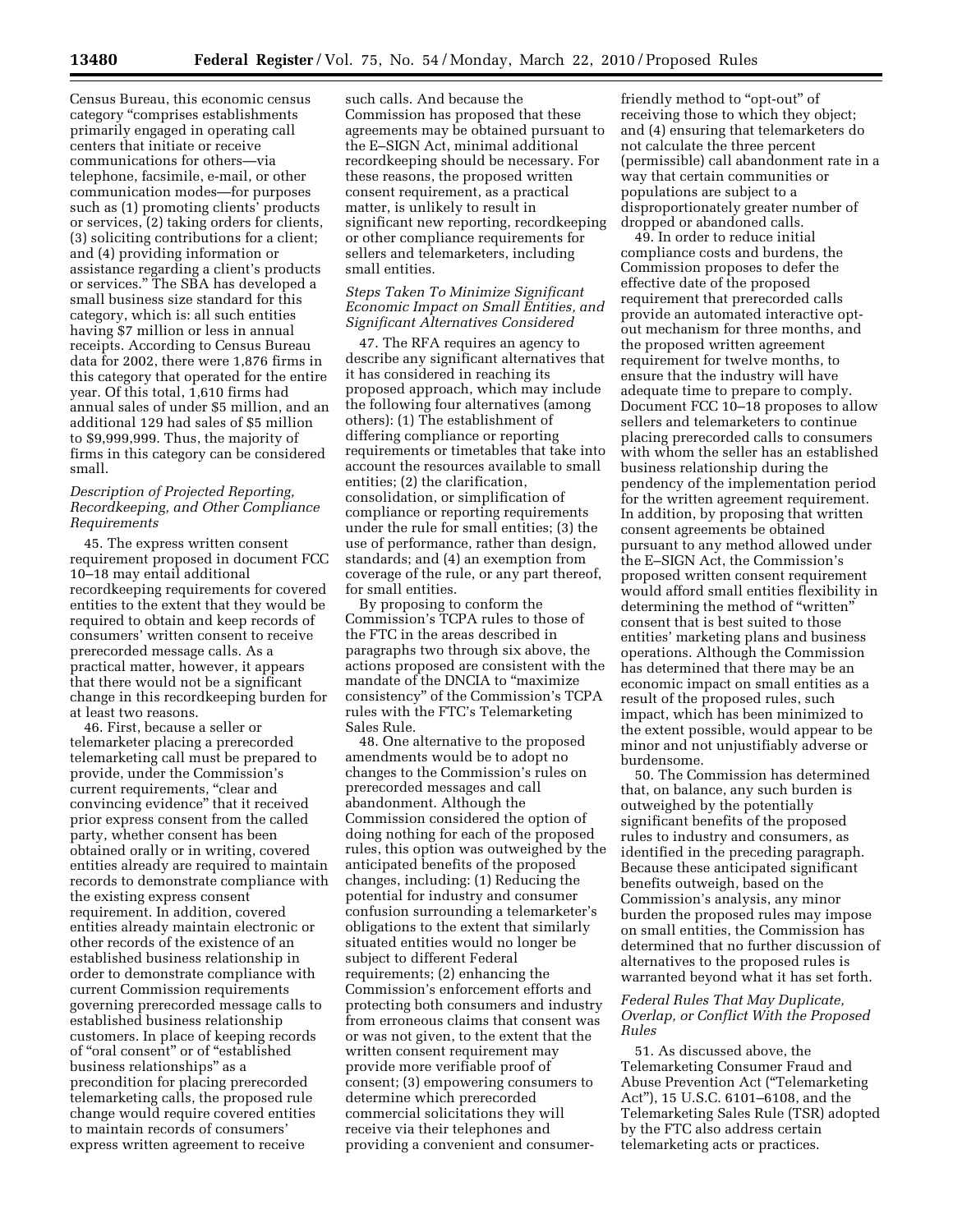Document FCC 10–18 identifies several aspects of the FTC's Telemarketing Sales Rule, as recently amended, that differ from the Commission's TCPA rules. Therefore, the Commission seeks comment in document FCC 10–18 on whether it should revise its rules to harmonize them with the FTC's rule. Amending the Commission's rules, as proposed above, would reduce the inconsistencies that currently exist between the two sets of rules.

#### **Ordering Clause**

Pursuant to the authority contained in sections 1–2, 4, 201, 227, and 403 of the Communications Act of 1934, as amended, 47 U.S.C. 151–152, 154, 201, 227, and 403, document FCC 10–18 *is adopted.* 

# **List of Subjects**

*47 CFR Part 64* 

Telecommunications, Telephone.

#### *47 CFR Part 68*

Communications equipment, Telecommunications, Telephone.

#### **Marlene H. Dortch,**

*Secretary, Federal Communications Commission.* 

#### **Proposed Rules**

For the reasons discussed in the preamble, the Federal Communications Commission proposes to amend 47 CFR parts 64 and 68 as follows:

# **PART 64—MISCELLANEOUS RULES RELATING TO COMMON CARRIERS**

1. The authority citation for part 64 is revised to read as follows:

**Authority:** 47 U.S.C. 154, 227, and 254(k); secs. 403(b)(2)(B), (c), Pub. L. 104–104, 110 Stat. 56. Interpret or apply 47 U.S.C. 201, 218, 222, 225, 226, 227, 228, and 254 (k) unless otherwise noted.

## **Subpart L—Restrictions on Telemarketing, Telephone Solicitation, and Facsimile Advertising**

2. Section 64.1200 is amended by revising paragraph (a)(1) introductory text and (a)(2) introductory text and adding new paragraph  $(a)(1)(v)$ , removing paragraph (a)(2)(iv), redesignating and revising paragraph  $(a)(2)(v)$  as newly designated paragraph (a)(2)(iv), and adding new paragraphs  $(a)(2)(v)$  and  $(a)(2)(vi)$ , revising paragraphs (a)(6) introductory text,  $(a)(6)(i)$ , and  $(b)$  to read as follows:

*§ 64.1200 Delivery restrictions.* (a) No person or entity may: (1) Initiate any telephone call (other than a call made for emergency purposes or made with the prior express written consent of the

called party) using an automatic telephone dialing system or an artificial or prerecorded voice;

\* \* \* \* \* (v) For purposes of paragraph (a)(1) of this section, a person or entity shall be deemed to have obtained prior express written consent upon obtaining from the recipient of the call an express agreement, in writing, that:

(A) The person or entity obtained only after a clear and conspicuous disclosure that the purpose of the agreement is to authorize the delivery of calls to the recipient using an automatic telephone dialing system or an artificial or prerecorded voice;

(B) The person or entity obtained without requiring, directly or indirectly, that the agreement be executed as a condition of purchasing any good or service;

(C) Evidences the willingness of the recipient of the call to receive calls using an automatic telephone dialing system or an artificial or prerecorded voice; and

(D) Includes the telephone number to which such calls may be placed in addition to the recipient's signature. For purposes of this provision, the term ''signature'' shall include an electronic or digital form of signature, to the extent that such form of signature is recognized as a valid signature under applicable Federal law or State contract law; and

(2) Initiate any telephone call to any residential line using an artificial or prerecorded voice to deliver a message without the prior express written consent of the called party, unless the call;

\* \* \* \* \* (iv) Is made by or on behalf of a taxexempt nonprofit organization; or

(v) Delivers a prerecorded healthcare message made by, or on behalf of, a covered entity or its business associate, as those terms are defined in the HIPAA Privacy Rule, 45 CFR 160.103;

(vi) For purposes of paragraph (a)(2) of this section, a person or entity shall be deemed to have obtained prior express written consent upon obtaining from the recipient of the call an express agreement, in writing, that:

(A) The person or entity obtained only after a clear and conspicuous disclosure that the purpose of the agreement is to authorize the delivery of calls to the recipient using an artificial or prerecorded voice;

(B) The person or entity obtained without requiring, directly or indirectly, that the agreement be executed as a condition of purchasing any good or service;

(C) Evidences the willingness of the recipient of the call to receive calls

using an artificial or prerecorded voice; and

(D) Includes the telephone number to which such calls may be placed in addition to the recipient's signature, For purposes of this provision, the term ''signature'' shall include an electronic or digital form of signature, to the extent that such form of signature is recognized as a valid signature under applicable Federal law or State contract law; and \* \* \* \* \*

(6) Abandon more than three percent of all telemarketing calls that are answered live by a person, or measured over a 30-day period, per marketing campaign. A call is "abandoned" if it is not connected to a live sales representative within two (2) seconds of the called person's completed greeting. Whenever a sales representative is not available to speak with the person answering the call, that person must receive, within two (2) seconds after the called person's completed greeting, a prerecorded identification message that states only the name and telephone number of the business, entity, or individual on whose behalf the call was placed, and that the call was for ''telemarketing purposes.'' The telephone number so provided must permit any individual to make a do-notcall request during regular business hours for the duration of the telemarketing campaign. The telephone number may not be a 900 number or any other number for which charges exceed local or long distance transmission charges. The seller or telemarketer must maintain records establishing compliance with paragraph (a)(6) of this section.

(i) A call for telemarketing purposes that delivers an artificial or prerecorded voice message to a residential telephone line that is assigned to a person who has granted prior express written consent for the call to be made shall not be considered an abandoned call if the message begins within two (2) seconds of the called person's completed greeting.

\* \* \* \* \*

(b) All artificial or prerecorded telephone messages shall conform to the requirements of paragraph (b)(1) or (b)(2) of this section.

(1) All artificial or prerecorded telephone messages, other than those delivered to residential telephone subscribers for telemarketing purposes, shall

(i) At the beginning of the message, state clearly the identity of the business, individual, or other entity that is responsible for initiating the call. If a business is responsible for initiating the